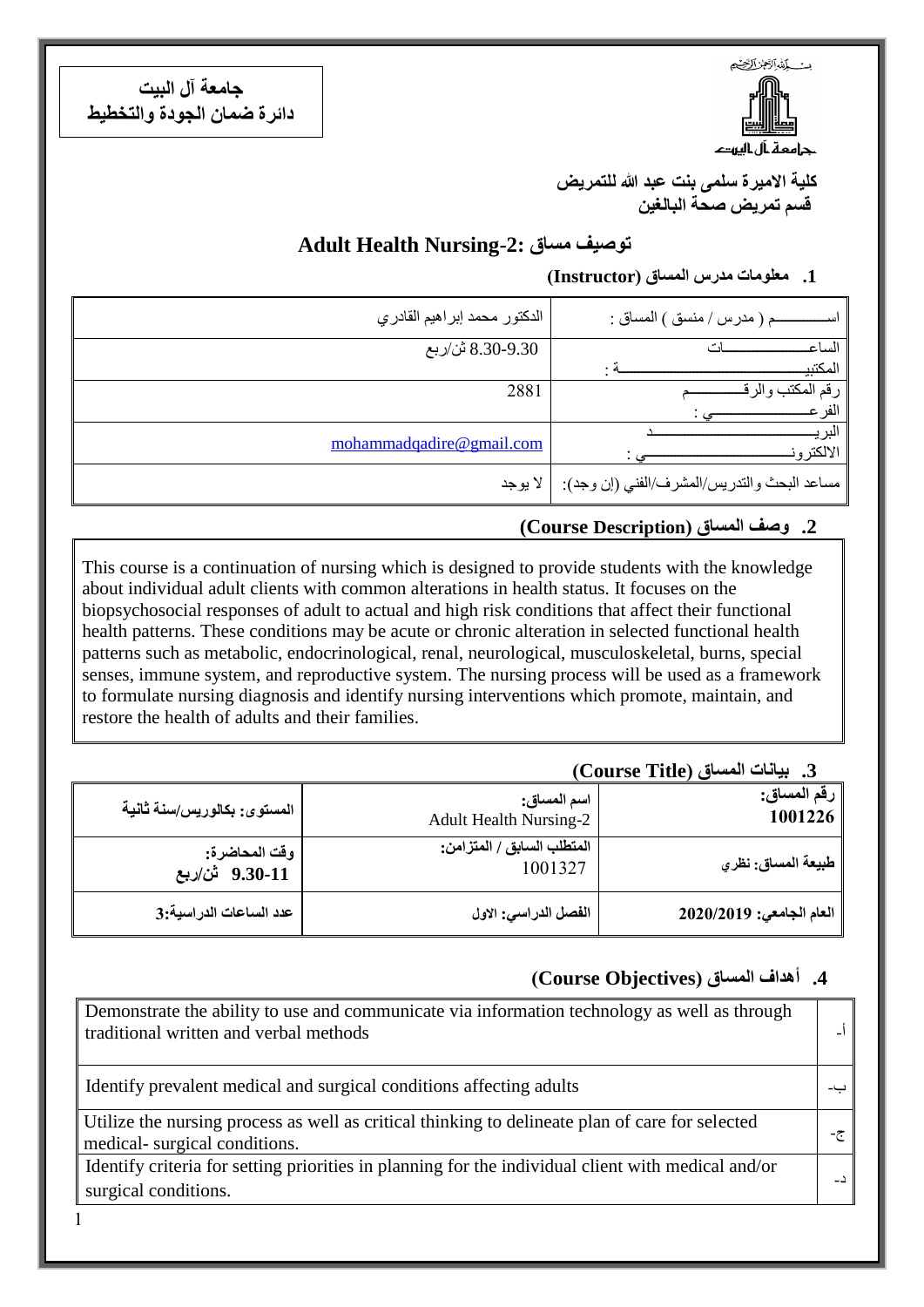| الموضيع ع                                                                                                                                                                                   | الأسبوع                          |           |
|---------------------------------------------------------------------------------------------------------------------------------------------------------------------------------------------|----------------------------------|-----------|
|                                                                                                                                                                                             | 5. محتوى المساق (Course Content) |           |
| Utilize evidence-based practice, develop appropriate plans of care and client/family teaching<br>4.<br>plans for clients with disease conditions.                                           |                                  |           |
| Identify nursing diagnoses, goals, nursing interventions based on evidence-based practice,<br>3.<br>nursing outcomes, and evaluation criteria appropriate for clients with system disorders |                                  |           |
| Identify actiologies, risks, signs and symptoms, diagnostic procedures, treatments, and diet<br>2.<br>therapy for patients with common medical and surgical disorders.                      |                                  |           |
| 1. Describe the steps of the nursing process to plan nursing care that will support the individual,<br>family, and community in the promotion of health status.                             |                                  |           |
| يفتر ض بالطالب بعد در استه لهذا المساق أن يكون قادر ا علي:                                                                                                                                  |                                  |           |
| 5. مخرجات التعلم (Intended Student Learning Outcomes)                                                                                                                                       | (المعرفة والمهارات والكفايات)    |           |
| Determine the discharge and teaching needs for patients with selected health problems.                                                                                                      |                                  | و –       |
| Discuss the etiology, pathology, risk factors, signs, symptoms, diagnostic tests, medical/surgical<br>treatment complications, and prevention for selected diseases related to              | body systems.                    | $-\delta$ |
|                                                                                                                                                                                             |                                  |           |

| الموضـــــوع                                                                          | الأسبوع    |
|---------------------------------------------------------------------------------------|------------|
| Assessment and management of patients with hepatic & Billary disorders                | الأول      |
| Assessment and management of patients with endocrine disorders                        | الثاني     |
| Assessment and management of patients with endocrine disorders                        | الثالث     |
| Assessment and management of patients with diabetes mellitus (DM)                     | الرابع     |
| nt of urinary and renal function                                                      | الخامس     |
| nt of urinary and renal function                                                      | السادس     |
| Assessment and Management modalities for patients with musculoskeletal<br>dysfunction | السابع     |
| Assessment and Management modalities for patients with musculoskeletal<br>dysfunction | الثامن     |
| Assessment and Management of the patient with neurological dysfunction                | التاسع     |
| Assessment and Management of the patient with neurological dysfunction                | العاشر     |
| Assessment and management of patients with eye and vision disorders                   | الحادى عشر |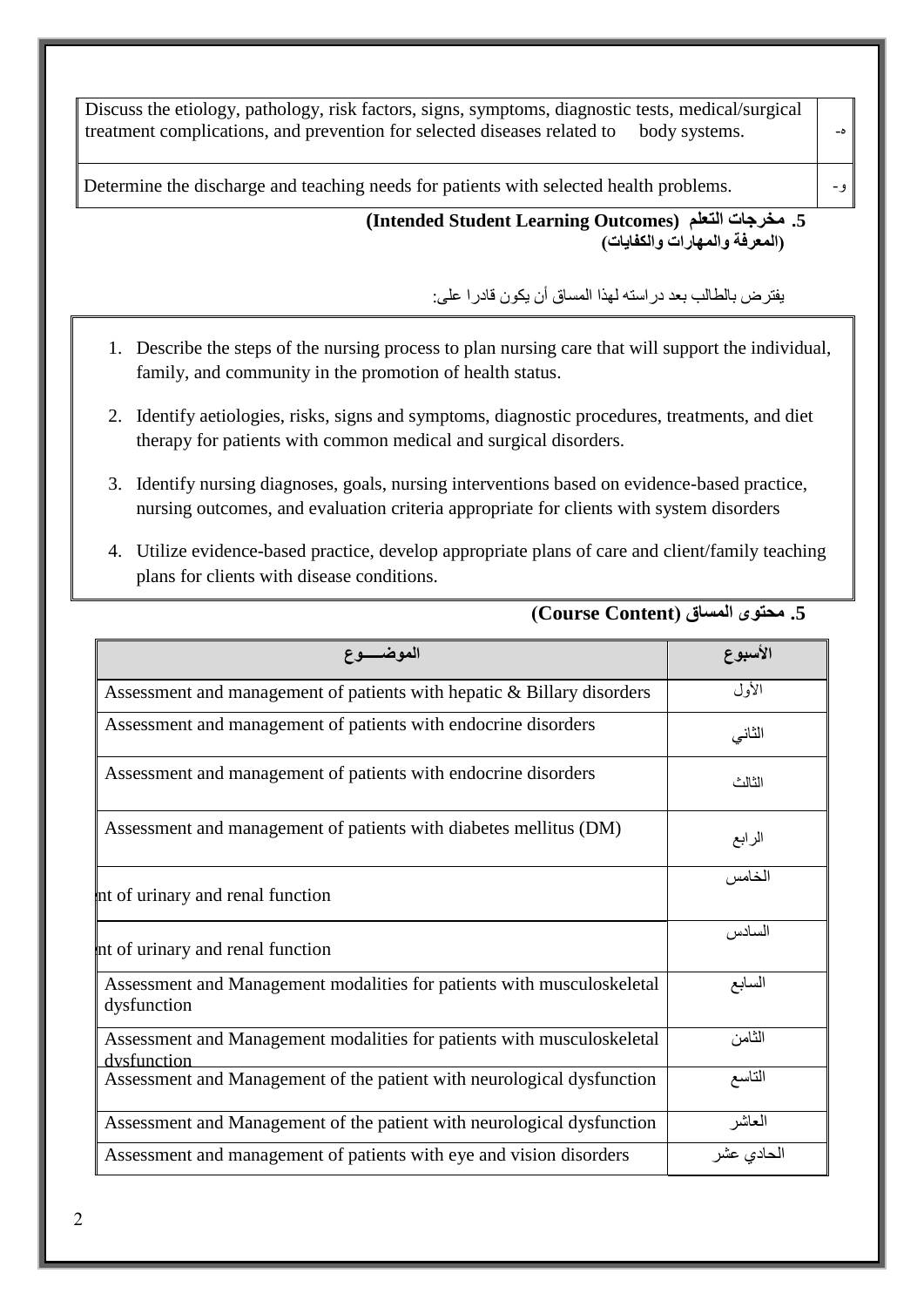| Assessment and management of patients with hearing and ear disorders | الثانى عشر |
|----------------------------------------------------------------------|------------|
| Managing the patients with infectious diseases                       | الثالث عشر |
| <b>AIDS</b>                                                          | الرابع عشر |
| Burn Injury                                                          | الخامس عشر |
| الامتحان النهائى                                                     | السادس عشر |

**.6 استراتيجيات التعليم والتعلم وطرق التقويم**

#### **)Teaching and learning Strategies and Evaluation Methods(**

| ا <b>لتقويم/التياس</b><br>(امتحان/عروض<br>صفية/مناقشة/واجبات | أنشطة التعلم                                                      | استرات <b>يجيات</b><br>التدريس           | مخرجات التعلم                                                                                                                                                                                      | ٽ              |
|--------------------------------------------------------------|-------------------------------------------------------------------|------------------------------------------|----------------------------------------------------------------------------------------------------------------------------------------------------------------------------------------------------|----------------|
| Exams,<br>assignments                                        | group<br>discussion                                               | Lectures, Power<br>point<br>presentation | Describe the steps of the<br>nursing process to plan nursing<br>care that will support the<br>individual, family, and community<br>in the promotion of health status.                              | 1              |
| Exams,<br>assignments                                        | scenarios<br>case<br>discussion                                   | Lectures, Power<br>point<br>presentation | Identify aetiologies, risks, signs<br>and symptoms, diagnostic<br>procedures, treatments, and diet<br>therapy for patients with common<br>medical and surgical disorders.                          | $\overline{2}$ |
| Exams,<br>assignments                                        | group<br>discussion,<br>handouts,<br>and<br>assigned<br>readings. | Lectures, Power<br>point<br>presentation | Identify nursing diagnoses,<br>goals, nursing interventions based<br>on evidence-based practice,<br>nursing outcomes, and evaluation<br>criteria appropriate for clients with<br>system disorders. | $\overline{3}$ |
| Exams,<br>assignments                                        | Case study                                                        | Lectures, Power<br>point presentation    | Utilize evidence-based practice,<br>develop appropriate plans of care and<br>client/family teaching plans for clients<br>with disease conditions.                                                  | $\overline{4}$ |

# **.7 تقييم الطلبة )Assessment)**

| توزيع الدرجات لكل أسلوب | توقيت التقييم             | الأساليب المستخدمة                          |
|-------------------------|---------------------------|---------------------------------------------|
|                         | خلال الفصل                | [-أعمال الفصل: (تقرير ، وظائف، حضور)        |
| 25                      | الأسبوع الرابع            | امتحان تحريري أول $\overline{-2}$           |
| 25                      | الأسبوع الثامن            |                                             |
|                         | أسبوع الامتحانات النهائية | ۔<br>3-امتحا <i>ن تحریر ي</i> نھائ <i>ي</i> |

### **.8 الكتاب المقرر )Book Text)**

| Brunner and Suddarth's Textbook of Medical Surgical Nursing | المرجع الرئيس |
|-------------------------------------------------------------|---------------|
|                                                             |               |